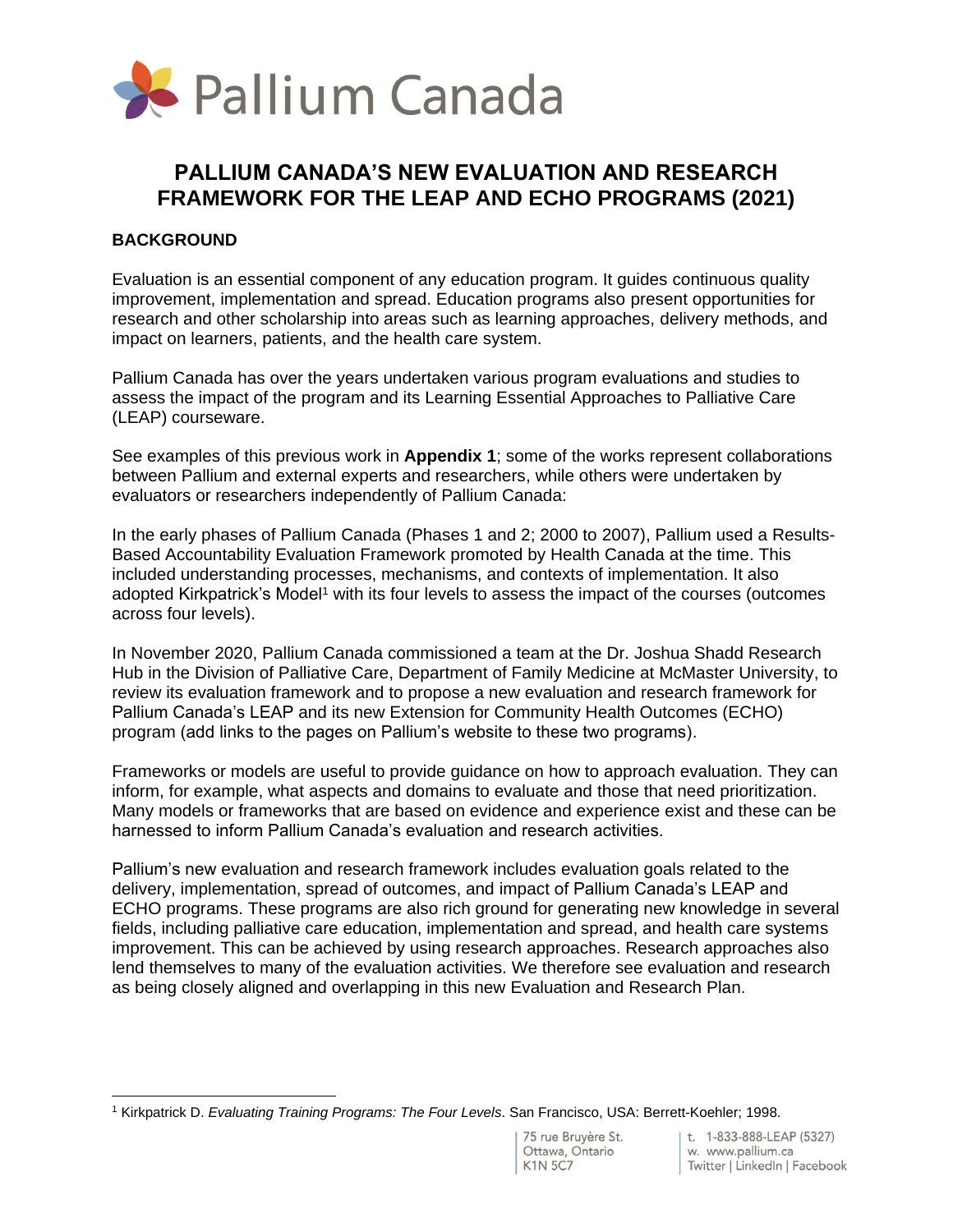#### **PROCESS UNDERTAKEN TO DEVELOP PALLIUM CANADA'S NEW EVALUATION AND RESEARCH FRAMEWORK**

A multi-phased process was used to develop the framework. This included:

- **An environmental scan and critical literature review**. The goal was to a) identify existing frameworks, models and approaches that were relevant to Pallium Canada and the LEAP and ECHO programs; and b) identify current trends and guiding principles related to undertaking evaluations of education programs. Over 24 potentially relevant models, frameworks and approaches were identified through this process.
- **Mini- symposium with input from 15 national and international experts (palliative care educators, health care educators and evaluation experts).** This panel of experts provided extensive input on a prototype developed from the environmental scan and critical review, resulting in the final Evaluation and Research Framework described here.

#### **The New Framework: Overview**

#### See **Diagram 1**

The new Framework consists of 3 parts, shown as 3 boxes on the diagram:

• **Box 1: Overall Approach**

This box describes some overall principles that should guide evaluation and research of Pallium Canada's LEAP and ECHO programs. These include:

- A pragmatic approach is needed given the complexity of education interventions and their contexts.  $2.3$  Education interventions are often complex (e.g., consist of multiple components or are part of a larger strategy with other elements such as service interventions) and occur in complex contexts with many different internal and external factors that influence the implementation and impact (an education program can be successful in one context but fail in another). Realist approaches are needed to evaluate and research the interventions in their real-world contexts (rather than artificial controlled environments that don't reflect the real world). Rigid evaluation frameworks don't allow for these complexities and real-world environments. 4, <sup>5</sup>
- Evaluations of impact at higher levels (such as impact on patients and the health care system) require more resources and often data sources that are not easily available. While more such evaluations are needed for Pallium's programs,

<sup>2</sup> Kaushik V, Walsh CA. Pragmatism as a research paradigm and its implications for social work research. *Soci Sci.* 2019;8(9): 255.

<sup>3</sup> Morgan D, Lister C, Winsall M, Devery K, Rawlings D. "It's given me confidence": a pragmatic qualitative evaluation exploring the perceived benefits of online end‐of‐life education on clinical care. *BMC Palliative Care* 2021;20: 57 https://doi.org/10.1186/s12904-021-00753-y

<sup>4</sup> Wong G, Greenhalgh T, Westhorp G, Pawson R. (2012). Realist methods in medical education research: What are they and what can they contribute? *Medical Education*, 46, 89–96.

<sup>5</sup> Wong G, Greenhalgh T, Westhorp G, Pawson R. (2012). Realist methods in medical education research: What are they and what can they contribute? *Medical Education*, 46, 89–96.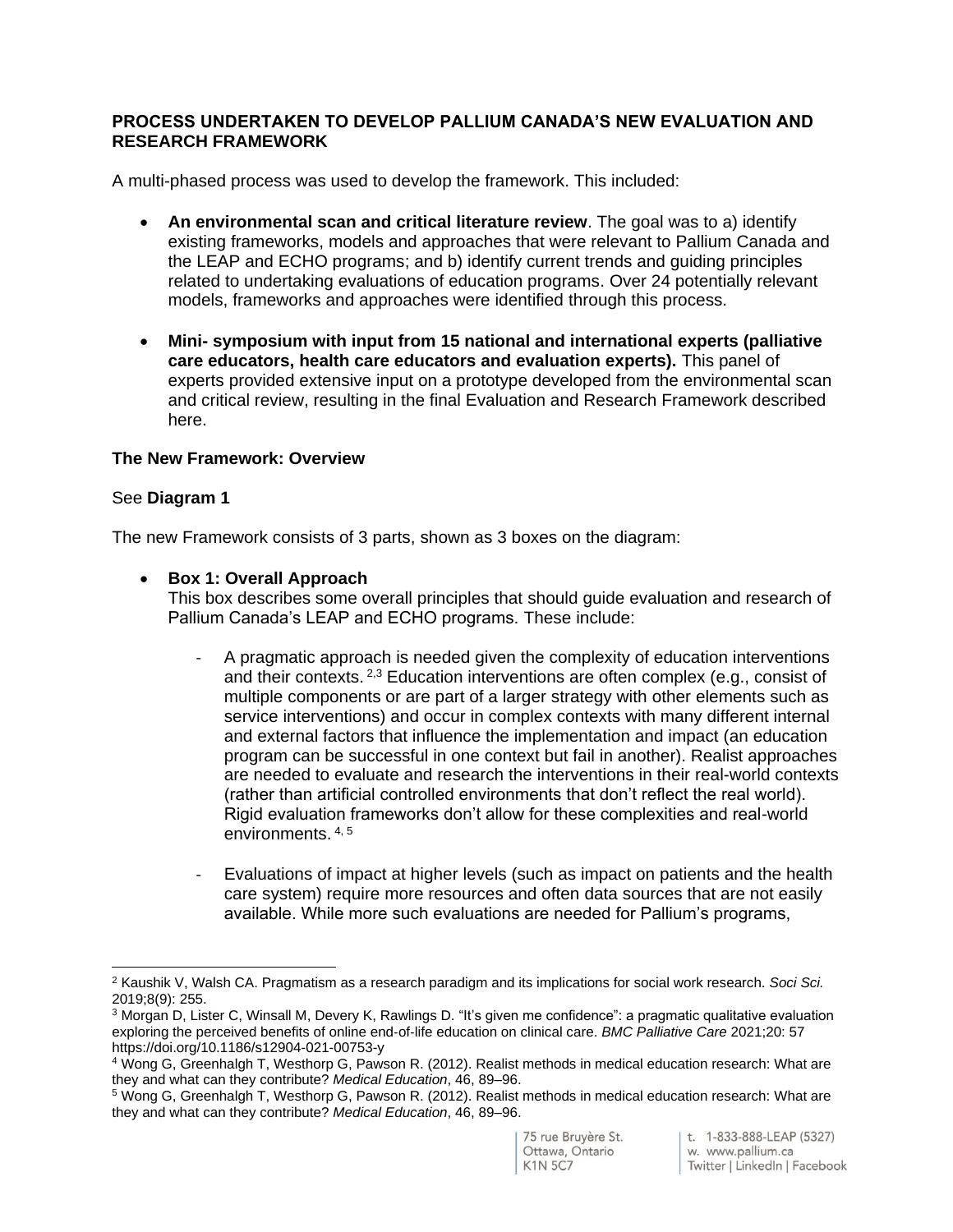pragmatic approaches are needed that overcome the resource and design barriers inherent in higher level evaluations and research.

- Given the complexities described above, the many LEAP and ECHO products (e.g. different LEAP versions for different settings and disease groups, and ECHO communities of practice), and the many different contexts the programs are undertaken in (e.g. community, hospitals, long term care homes, medical and nursing schools, different regions, different provinces, etc.), this evaluation work cannot be done with one large evaluation study. Rather, a program with multiple sub-studies of evaluation and research is needed to evaluate and study the many components and contexts of LEAP and ECHO. Multiple methods, including mixed methods research, is also needed, depending on the question and evaluation focus at hand.
- Evaluations tend to focus on outcomes such as changes in learners' competencies and impact on patients and the health care system. We refer to this as "Evaluation of Impact". However, it is important to also understand how the programs are adopted, adapted, implemented, and spread in different contexts (what for example facilitates or impedes uptake?). We refer to this as "Evaluation of Implementation". Both these aspects need to be evaluated.
- Given the scope of the evaluation that is required, and many research and scholarship opportunities that LEAP and ECHO present with, this work of evaluation and research cannot be undertaken only by Pallium Canada. There are three models by which the work can be undertaken: A) Undertaken by Pallium and its internal team (Internal); B) Undertaken by Pallium in collaboration with a partner (Partnership); or C) Undertaken by third parties, such as independent researchers and evaluation teams. Pallium can assist the latter by providing pre- and post-intervention data that it routinely collects (e.g., course evaluations, pre- and post- course knowledge and comfort surveys), provided research ethics board approval is obtained and appropriate data sharing agreements that protect privacy and anonymity are completed.

## • **Box 2: Evaluation of Impact using New World Kirkpatrick's Model (NWKM)**

- To evaluate impact across different levels, we have adopted the updated version of Kirkpatrick's Model, called the New World Kirkpatrick Model (NWKM). 6
- The Model describes four levels of evaluation. Level 1 explores reach and the learner experience. Reach includes the number of learners and organizations who have taken a program and the learning experience. This experience importantly includes relevancy of the program to learners' everyday practices and work. Level 2 explores impact of the education on competencies (such as knowledge, attitudes, comfort or confidence, and skills). The NWKM also includes commitment-to-change (i.e., implement into practice what was learned). Level 3 relates to behaviours and drivers of change. Behaviours include what is actually done in practice (self-described or observed). Since Pallium supports

<sup>6</sup> Kirkpatrick Partners. *The New World Kirkpatrick Model*. Available at https://www.kirkpatrickpartners.com/Our-Philosophy/The-New-World-Kirkpatrick-Model. See also Kirkpatrick JD, Kirkpatrick WK. 2016. *Kirkpatrick's four levels of training evaluation*. Alexandria (VA): ATD Press.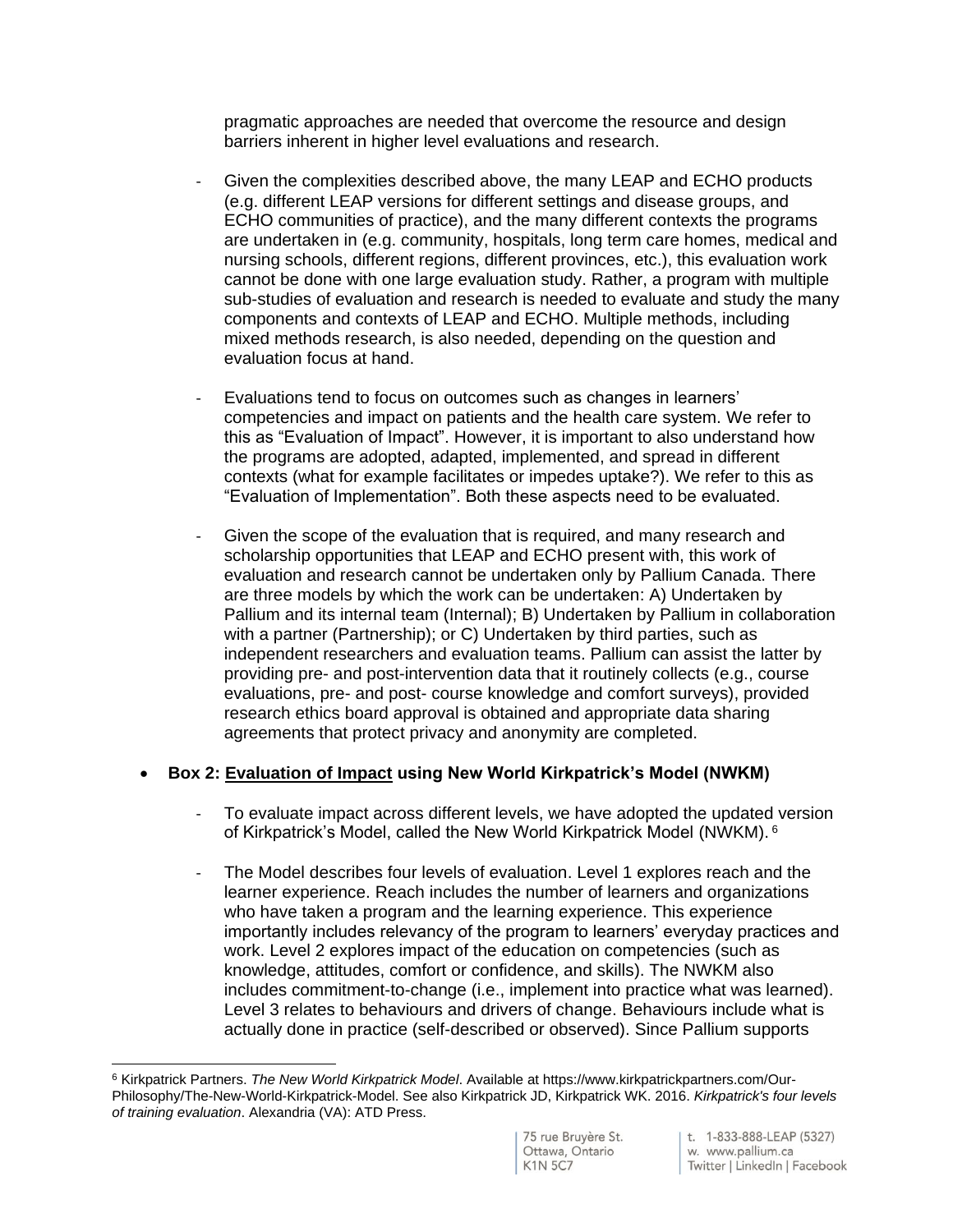interprofessional work and collaboration, the impact on interprofessional behaviour is included. Level 4 evaluates impact on patients and the health care system. To guide evaluation (and research) at this level, we adopted the quality improvement quadruple aim to serve as the lens by which to approach level  $4^{7,8}$ The quadruple aim includes improving the patient experience, improving the quality of care, reducing costs of finding efficiencies, and improving the care provider experience. It also includes return on investment (ROI), which is an economic evaluation of the value of the intervention.

We have embedded within this part of the framework, some elements from other models and approaches. These include "reach" from Moore's Framework<sup>9</sup> and some adaptations proposed by Barr<sup>10</sup> and Hammick and colleagues (interprofessional education),<sup>11</sup> Phillips' return on investment (Return on Investment, ROI), <sup>12</sup> and value of the intervention to various stakeholders from the 3-Wishes project.<sup>13</sup>

#### • **Box 3: Evaluation of Implementation using the Consolidated Framework for Implementation Research (CFIR)**

- To evaluate implementation, we adopted the Consolidated Framework for Implementation Research (CFIR).14,15
- The CFIR consists of 5 empirically derived domains and a total of over 50 specific elements that one could evaluate related to implementation of an education program. For Pallium's LEAP and ECHO programs, we have prioritized six elements related to implementation.
- This also includes understanding the factors that facilitate or impede implementation and spread (and sustainability), and the context, processes, and drivers.

<sup>7</sup> Bodenheimer T, Sinsky C. From triple to quadruple aim: Care of the patient requires care of the provider. *Ann Fam Med* 2014;12: 573–576. doi: 10.1370/afm.1713

<sup>8</sup> Sikka R, Morath JM, Leape L. The quadruple aim: care, health, cost and meaning in work. *BMJ Qual Safety* 2015;24: 608–610.

<sup>9</sup> Moore DE Jr, Green JS, Gallis HA. Achieving desired results and improved outcomes: integrating planning and assessment throughout learning activities. *J Contin Educ Health Prof.* 2009;29(1): 1-15.

<sup>10</sup> Barr H. 2005. Evaluation, evidence and effectiveness. *J Interprof Care*. 19(6): 535–536.

<sup>11</sup> Hammick M, Freeth D, Koppel I, Reeves S, Barr H. A best evidence systematic review of interprofessional education: BEME guide no. 9. *Medical Teacher.* 2007;29(8): 735–751.

<sup>12</sup> Phillips JL. *Return on Investment in Training and Performance Improvement Programs*, 2nd Edition, Butterworth-Heinemann, Burlington, MA, 2003.

<sup>&</sup>lt;sup>13</sup> Vanstone M, et al. Building organizational compassion among teams delivering end-of-life care in the intensive care unit: The 3 Wishes Project. *Pall Med* 2020, Vol. 34(9), 1263–1273. DOI: 10.1177/0269216320929538 <sup>14</sup> Damschroder LJ, Aron DC, Keith RE, Kirsh SR, Alexander JA, Lowery JC. Fostering implementation of health services research findings into practice: a consolidated framework for advancing implementation science. *Implement Sci*. 2009 Aug 7; 4–50. doi: 10.1186/1748-5908-4-50

<sup>15</sup> Keith RE, Crosson JC., O'Malley AS, et al. Using the Consolidated Framework for Implementation Research (CFIR) to produce actionable findings: a rapid-cycle evaluation approach to improving implementation. *Implementation Sci 12*, 15 (2017). https://doi.org/10.1186/s13012-017-0550-7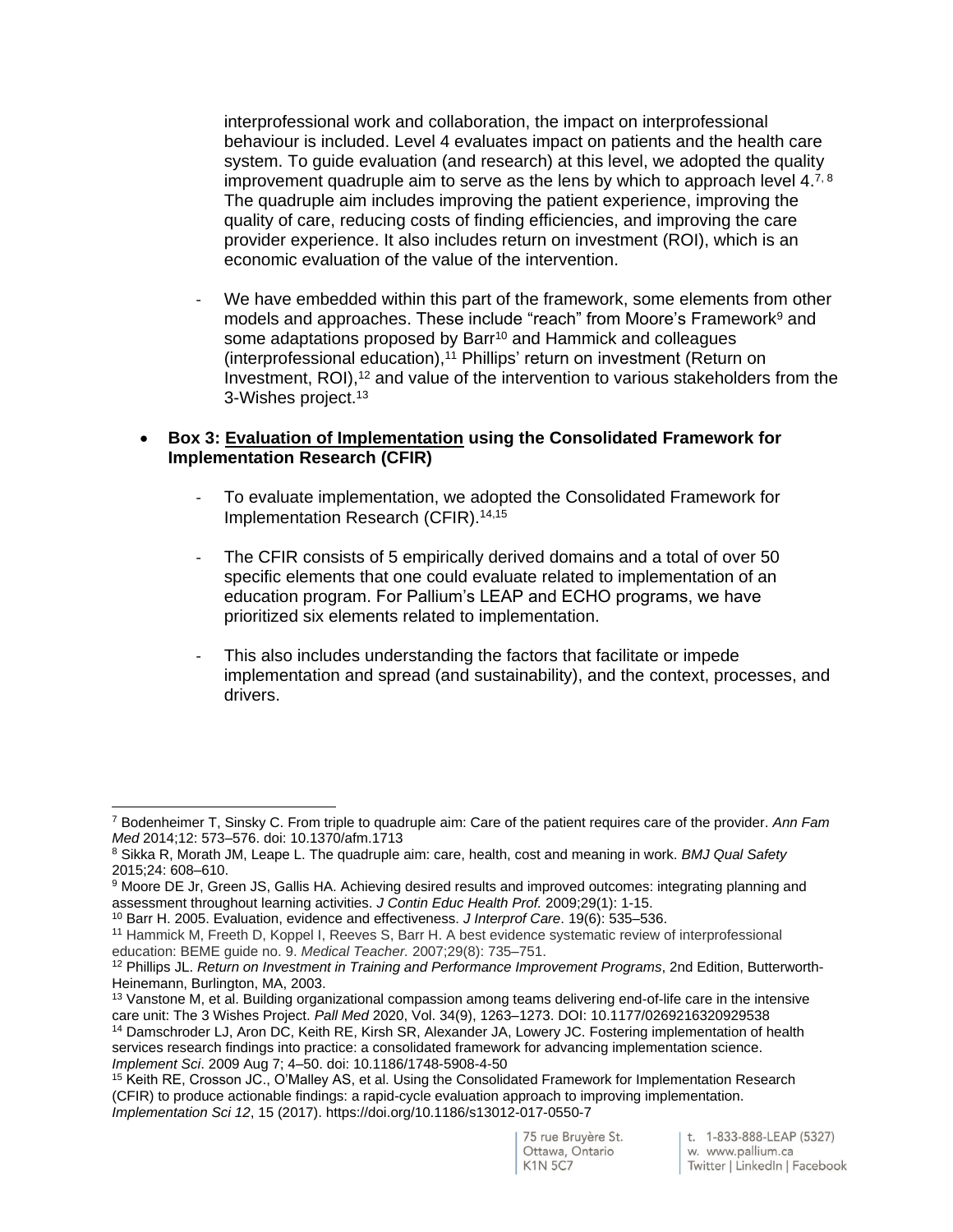### **HOW TO USE PALLIUM CANADA'S NEW EVALUATION AND RESEARCH FRAMEWORK**

- The framework provides guidance but does not have to be followed rigidly. An evaluation or research team does not have to address both impact and implementation and cover all the levels, domains, and constructs. Applying a pragmatic lens, the team may select the levels, domains and constructs that seem most applicable to the context and the resources available. Pallium encourages evaluations at "higher" levels but also recognizes the importance of the "lower" levels, particularly in areas such as reach, relevance, the learner experience and value to different stakeholders.
- Researchers are free to apply approaches or models that are not part of the framework if they link to levels and domains recommended in the overall framework.
- Pallium Canada collects a large amount of data that can be made available to evaluators and researchers; provided a research ethics board (REB) has reviewed and approved the proposed study (or received formal REB exemption if deemed to constitute quality improvement), and a data sharing agreement in place to ensure security, privacy, and anonymity. This data includes course evaluations, numbers of courses and learners and their professions, geographic locations of practices and care settings, pre- and postcourse quizzes, and surveys (knowledge, attitudes, comfort) and commitments-tochange (immediately post-course and 4-months post course)
- A list of potential evaluation and research questions and priorities has been generated during the process of developing the plan. External partners may identify other research questions or priorities.
- The NWKM and CFIR models embedded within Pallium's Evaluation framework do not necessarily describe the methods of evaluation/research or the sources of data to study the different levels and constructs.
- Select an appropriate evaluation or research method (quantitative, qualitative, or mixed methods) depending on the question at hand the level being studied.
- Any research related to and involving Indigenous Peoples should be led and informed by Indigenous researchers, elders, and experts. This is consistent with the guiding principles of ownership, control, access, and possession (OCAP) that includes Indigenous Knowledge.<sup>16</sup> Participatory Action Research,17,18 in which Indigenous partners play a key role, provides an additional approach to undertake work, evaluations, and research in any work related to Indigenous Peoples.
- The research program will require prospective as well as retrospective studies. Retrospective studies can be undertaken with learners and facilitators who previously participated in LEAP courses, or managers and administrators of clinics, services, and hospitals or organizations who previously used LEAP courseware to train staff. Prospective studies can include realist approaches or, in select situations, experimental approaches, including controlled studies.

<sup>16</sup> First Nations Information Governance Centre. *The First Nations Principles of OCAP®*. https://fnigc.ca/ocap-training/ <sup>17</sup> Cargo M, Mercer SL. The value and challenges of participatory research: Strengthening its practice. *Annual Review of Public Health*. 2008; 29, 325–350. [https://doi.](https://doi/) org/10.1146/annurev.publhealth.29.091307.083824 <sup>18</sup> Rahman A. (2008). Some Trends in the Praxis of Participatory Action Research. In P. Reason and H. Bradbury

<sup>(</sup>eds) *The SAGE Handbook of Action Research*. Sage, London, pp. 49–62.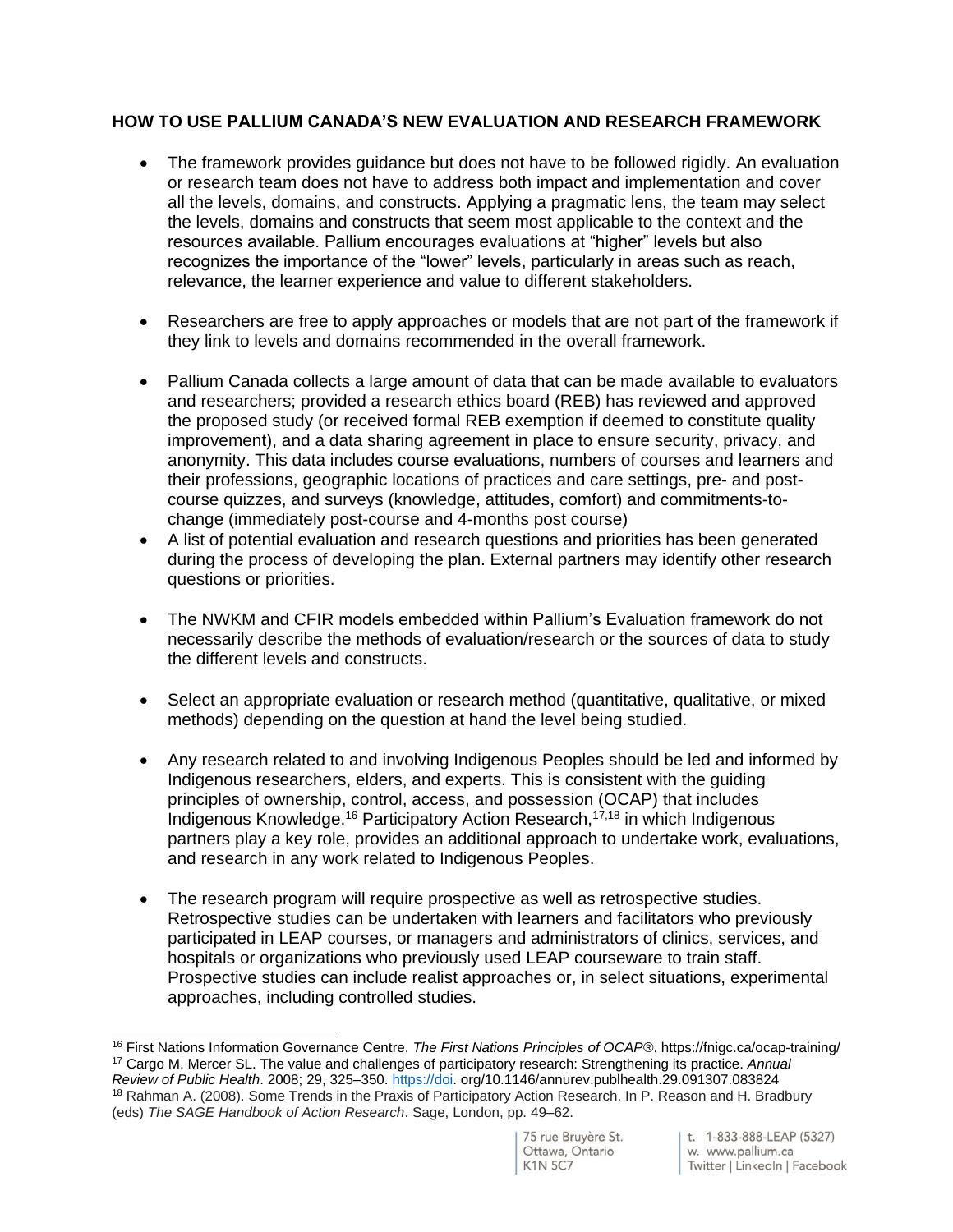## **APPENDIX 1:**

## **LINKS TO PREVIOUS PALLIUM AND LEAP RELATED PROGRAM EVALUATIONS AND RESEARCH**

- Pallium Canada operations 2001 to 2007: <https://www.emerald.com/insight/content/doi/10.1108/17511870810910065/full/html>
- "View from the Canopy": An external evaluation of Pallium Canada's work during phase 2 (2003 to 2007): [https://www.pallium.ca/wp-content/uploads/2019/07/View-from-the-](https://www.pallium.ca/wp-content/uploads/2019/07/View-from-the-Canopy-The-Pallium-Project-External-Evaluation-Report-2006.pdf)[Canopy-The-Pallium-Project-External-Evaluation-Report-2006.pdf](https://www.pallium.ca/wp-content/uploads/2019/07/View-from-the-Canopy-The-Pallium-Project-External-Evaluation-Report-2006.pdf)
- The impact of a hybrid education program for rural family medicine residents, that included LEAP courseware.<https://pubmed.ncbi.nlm.nih.gov/18772211/>
- Pallium Canada: A description of its model and factors that have facilitated and impeded its spread on a national level. [https://spcare.bmj.com/content/bmjspcare/early/2021/07/26/bmjspcare-2021-](https://spcare.bmj.com/content/bmjspcare/early/2021/07/26/bmjspcare-2021-003036.full.pdf) [003036.full.pdf](https://spcare.bmj.com/content/bmjspcare/early/2021/07/26/bmjspcare-2021-003036.full.pdf)
- Pallium Canada's curriculum development framework: <https://www.liebertpub.com/doi/epdf/10.1089/jpm.2019.0292>
- The instructional design of LEAP courses: <https://www.liebertpub.com/doi/epdf/10.1089/pmr.2021.0023>
- The INTEGRATE project and its impact on professionals and services in Cancer Centres (LEAP Oncology training is part of the intervention): <https://onlinelibrary.wiley.com/doi/abs/10.1002/pon.5076>
- The INTEGRATE project and its impact on professionals, clinics and patients in primary care clinics (LEAP Core training is part of the intervention): <https://www.cfp.ca/content/67/4/270>
- The INTEGRATE project and its impact on the health care system (LEAP Core training is part of the intervention); an independent study undertaken by health services researchers: [https://journals.plos.org/plosone/article/file?id=10.1371/journal.pone.0226597&type=print](https://journals.plos.org/plosone/article/file?id=10.1371/journal.pone.0226597&type=printable) [able](https://journals.plos.org/plosone/article/file?id=10.1371/journal.pone.0226597&type=printable)
- The impact of paramedics providing palliative care (LEAP Paramedics training is a component of the intervention):
- Paramedics providing palliative care (LEAP Paramedic training part of intervention); paper by independent researchers. <https://www.tandfonline.com/doi/full/10.1080/09699260.2021.1912690>